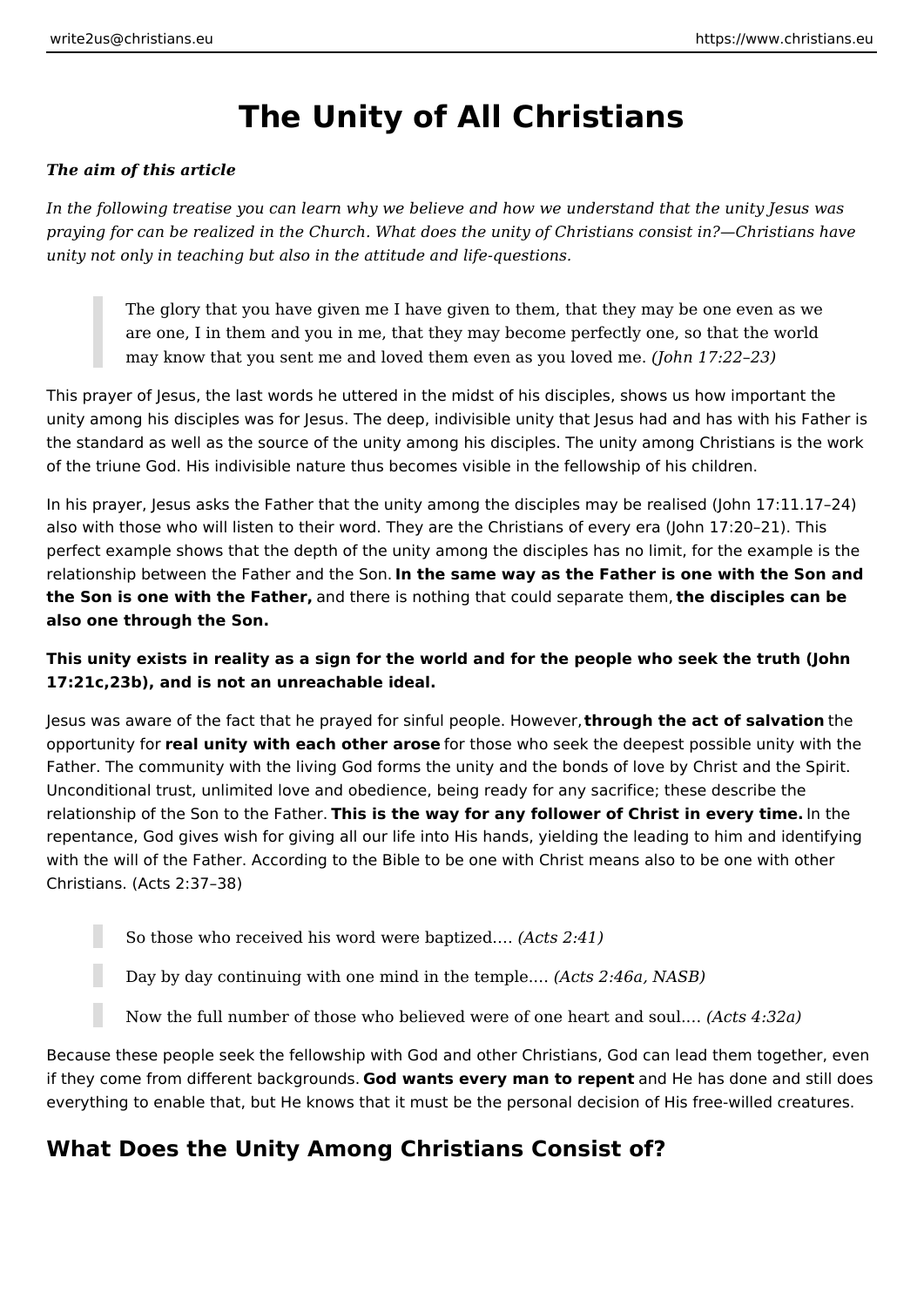### **Teaching**

They were continually devoting themselves to the apostles' teaching.… *(Acts 2:42, NASB)*

…they received the word with all eagerness, examining the Scriptures daily.… *(Acts 17:11b)*

And he entered the synagogue and for three months spoke boldly, reasoning and persuading them about the kingdom of God. But when some became stubborn and continued in unbelief, speaking evil of the Way before the congregation, he withdrew from them and took the disciples with him, reasoning daily in the hall of Tyrannus. This continued for two years, so that all the residents of Asia heard the word of the Lord, both Jews and Greeks. *(Acts 19:8–10)*

If you put these things before the brothers, you will be a good servant of Christ Jesus, being trained in the words of the faith and of the good doctrine that you have followed. *(1 Timothy 4:6)*

But as for you, continue in what you have learned and have firmly believed, knowing from whom you learned it and how from childhood you have been acquainted with the sacred writings, which are able to make you wise for salvation through faith in Christ Jesus. All Scripture is breathed out by God and profitable for teaching, for reproof, for correction, and for training in righteousness, that the man of God may be complete, equipped for every good work. *(2 Timothy 3:14–17)*

These passages illustrate the importance of getting to know the **apostolic teaching,** which stems from Christ. **The Holy Spirit leads every Christian, and anyone who seeks God to this teaching.**

Jesus said to him, "Have you believed because you have seen me? Blessed are those who have not seen and yet have believed." *(John 20:29)*

When the Spirit of truth comes, he will guide you into all the truth, for he will not speak on his own authority, but whatever he hears he will speak, and he will declare to you the things that are to come. *(John 16:13)*

And I will ask the Father, and he will give you another Helper, to be with you for ever, even the Spirit of truth, whom the world cannot receive, because it neither sees him nor knows him. You know him, for he dwells with you and will be in you. *(John 14:16–17)*

He is the one who enables the saved believers to **reach unity** in teaching, understanding and interpretation of the Word, for it is their desire to "**worship the Father in spirit and truth**". (John 4:23–24 and Philippians 2:1–2)

It contradicts God's word to think that **in essential questions** (e.g. the salvation through Christ, predestination, papal primacy, infallibility of the pope, etc.) God's Spirit would lead open-hearted people who love the truth to different conclusions. (Ephesians 4:1–6) God wants every Christian to…

…until we all attain to the unity of the faith and of the knowledge of the Son of God, to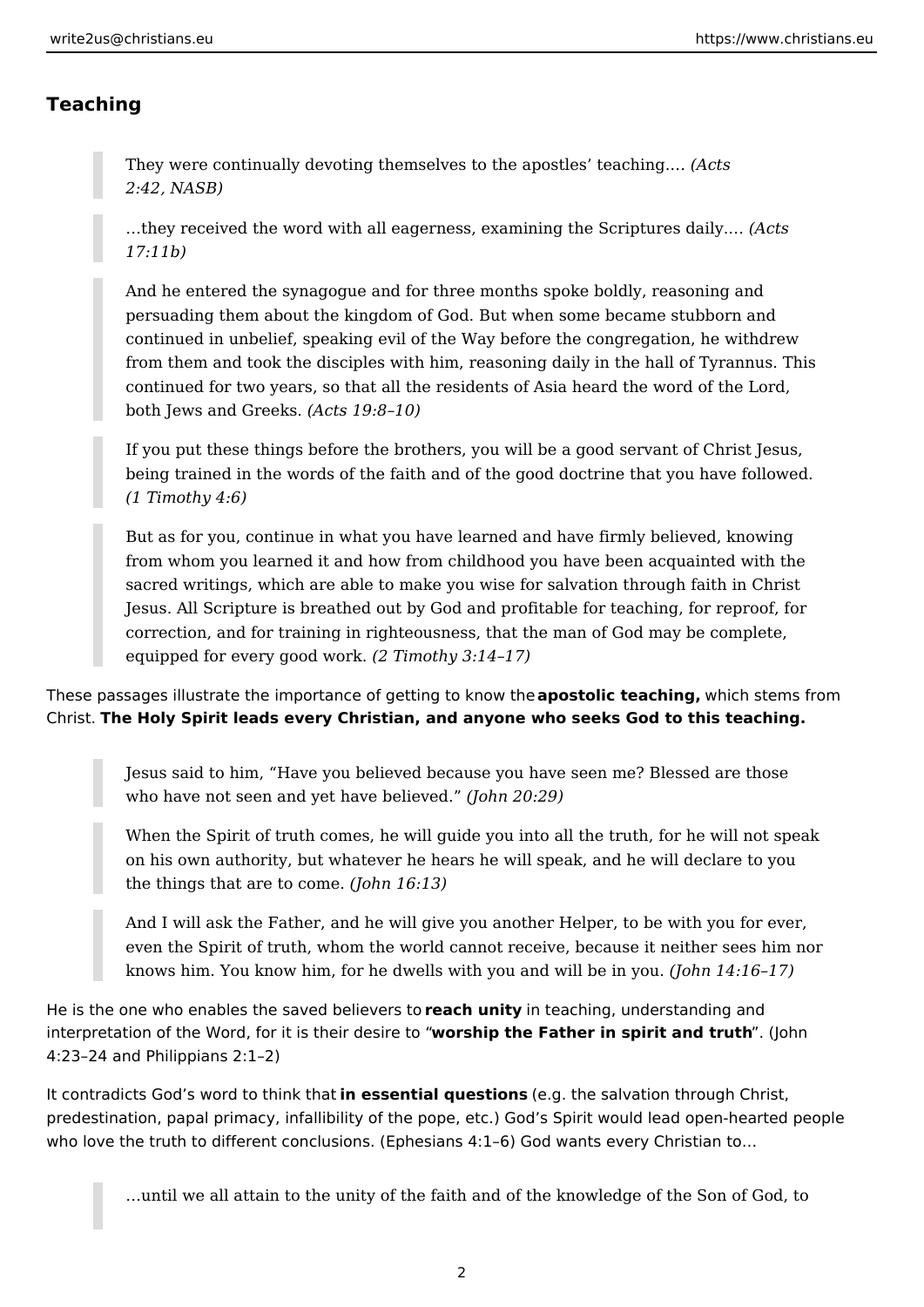mature manhood, to the measure of the stature of the fullness of Christ no longer be children, tossed to and fro by the waves and carried about doctrine, by human cunning, by craftiness in  $d$ (Ecpehiefsuila ssch $4e$ : mh $3e$ s14)

Diverging from the right teaching presented a real danger right from the beginni apostles warned the Christians to be watdhsfullnguids habring http from false teachings. (1 Corinthians 2:12 15)

But as for you, teach what accords with  $\beta$  bituad anothermical

O Timothy, guard the deposit entrusted to you. Avoid the irreverent bab contradictions of what is falsely call[ed](#page-3-0)  $k$ . (the original dividend  $(6:20)$ )

You, however, have followed my teaching, my condu(c2t, Tmingroathing in life. & 3:10a)

If anyone teaches a different doctrine and does not agree with the soun Lord Jesus Christ and the teaching that accords with godliness, he is p conceit and understands  $n(d$ thingo& hy 6:3 4a)

&having the appearance of godliness, but denying its pow \$2. Avoid such Timothy 3:5)

The recognition of the signimility cracre boot found brotthe Old Testament and among the ecclesiastical writings of the first centuries.

Behold, how good and pleasant it is when brothers dwell in unity! It is I oil on the head, running down on the beard, on the beard of Aaron, runr collar of his robes! It is like the dew of Hermon, which falls on the mou For there the Lord has commanded the blessing, (Pistelfrom 183 ermore.

Hear now then concerning the stones that are in the building. The square and Hearth which agree exactly in their joints, are the apostles, and bishops, and doc ministers, who through the mercy of God have come in, and governed, and ministered holily and modestly to the elect of God, both they that have fall which yet remain; and have always agreed with them, and have had peace themselves, and have heard each other. For which cause their joints exact in the building of the tower. (The Shepherd of Hermas III. Vision 51 53)

The Attitude, Life-Questions

&complete my joy by being of the same mind, having the same love, bei and of one m(i $R$ bdilippians 2:2)

Brothers, join in imitating me, and keep your eyes on those who walk ac example you have in us. For many, of whom I have often told you and no with tears, walk as enemies of the  $c$  (B bilipping Calminis 3:17 18)

I urge you, then, be imitators of me. That is why I sent you Timothy, my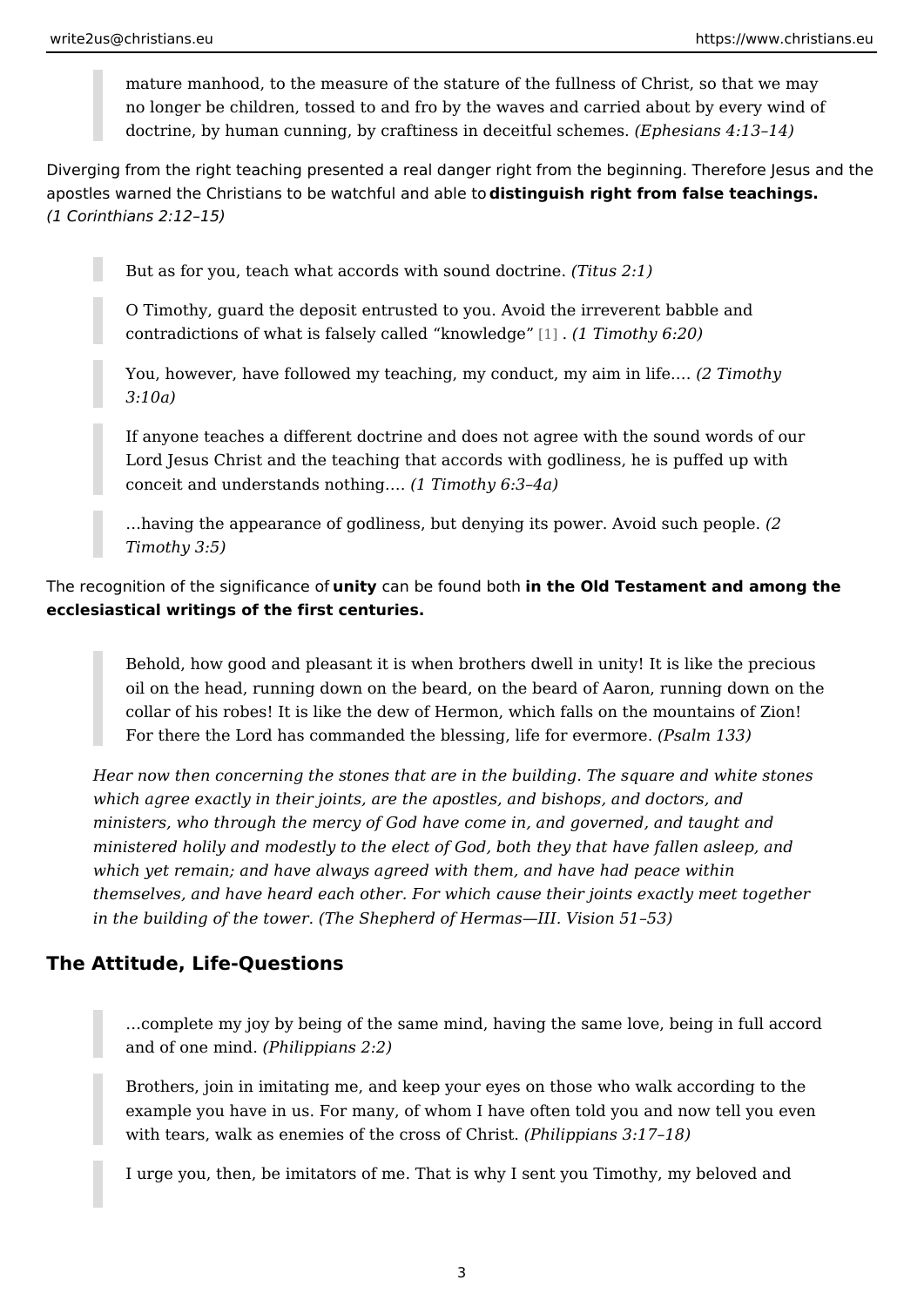<span id="page-3-0"></span>faithful child in the Lord, to remind you of my ways in Christ, as I teach everywhere in every  $(n + 1)(n + 1)$  church.  $(n + 1)(n + 1)$ 

I therefore, a prisoner for the Lord, urge you to walk in a manner worth to which you have been called, with all humility and gentleness, with pa with one another in love, eager to maintain the unity of the Spirit in the There is one body and one Spirit just as you were called to the one hop to your call one Lord, one faith, one baptism, one God and Father of all and through all and  $E$  pheels ians  $4:1\;6$ )

May the God of endurance and encouragement grant you to live in such one another, in accord with Christ Jesus, that together you may with on the God and Father of our Lord  $J$ essums a  $Q$  b rist. 5 6)

That does not mean uniformity ather expresses that each of the brothers endeavour community, the body of Christ according to his own gifts and abilities. (1 Corintl 4:16) Each of the members is equally important. (1 Corinthians 12:14 27)

The Bible Does Not Distinguish Between Theory and Practice

You, however, have followed my teaching, my conduct, my aim in life, m patience, my love, my steadf $a$ sT $n$ mess $h$ & 3:10)

Therefore be imitators of God, as beloved children. And walk in love, as and gave himself up  $f$ (dErptms. $\delta$ ans 5:1 2a)

By this all people will know that you are my disciples, if you have love (John 13:35)

Related Links

- [The Life of the First](https://www.christians.eu/firstchristians/) Christians
- [The Visible C](https://www.christians.eu/visible-church/)hurch

Your Email\*

Your Message\*

Send

Footnotes

1. The Greek word used here for knowledge is gnosis which is also the name of a fals alludes to here.

Permission is granted to reproduce this article for personal use unchanged and complete only. Content may